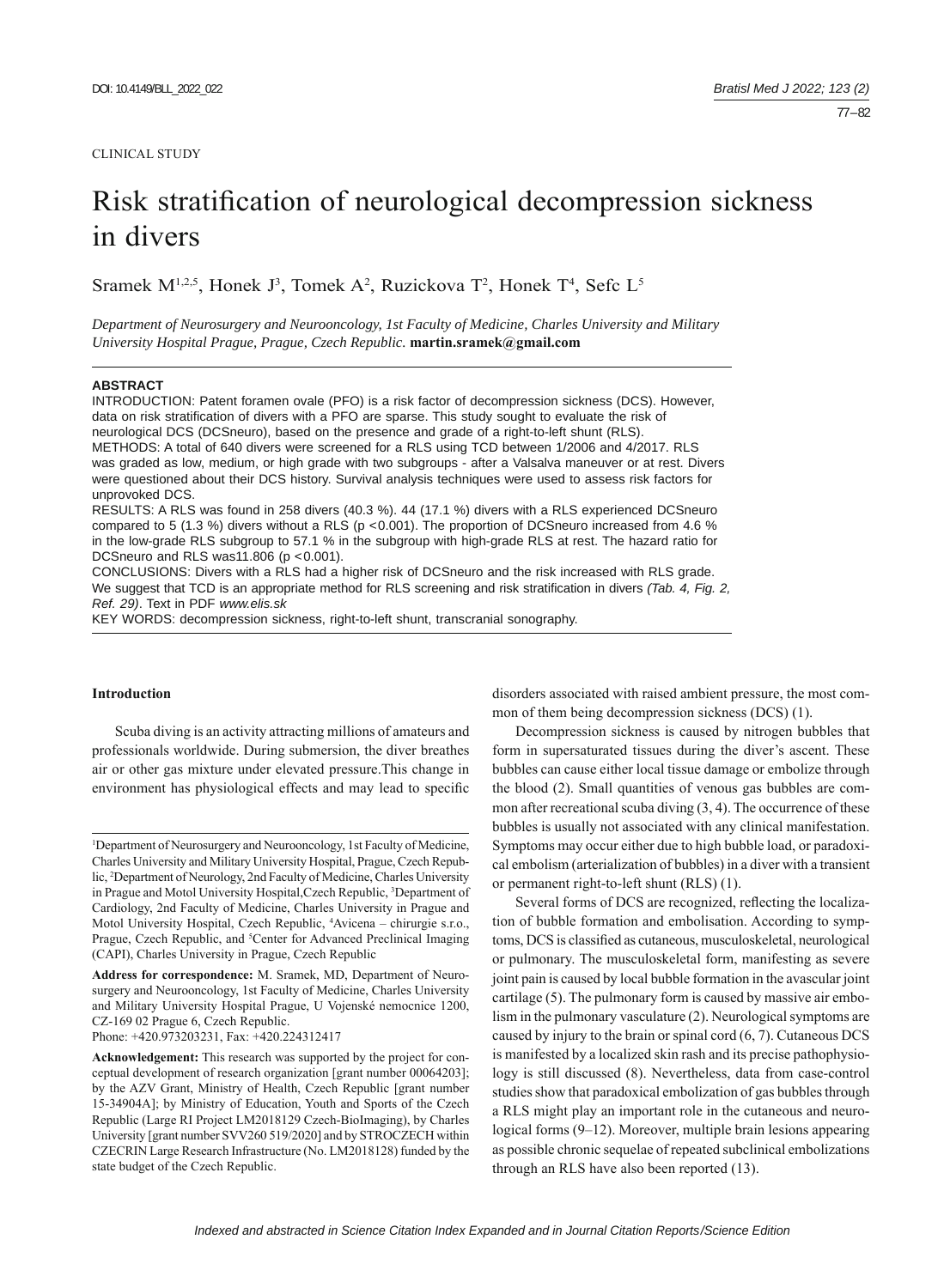# 77 – 82

Transcranial Doppler sonography (TCD) is a safe screening method with comparable or higher sensitivity and lower specificity for RLS detection compared to the gold standard – transesophageal echocardiography (TEE) (14–17). As this detection method does not directly display the PFO but its effect – microbubbles by-passing the lung-capillary filter and detected in the brain circulation, we preferred the term RLS in this article to the less accurate term PFO.

The prevalence of patent foramen ovale (PFO) in the adult population is high (20–4 %) (18). Nevertheless, many questions including optimal screening method, risk stratification and management strategy in divers remain unclear (1). The aim of our study was to establish the risk of different types of DCS (especially the most severe form with neurological impairment) in relation to the presence of a RLS and its grade determined by transcranial sonography.

# **Methods**

## *Study settings and design*

A total of 640 divers were enrolled in the DIVE-PFO (Decompression Illness prevention in Divers with a Patent Foramen Ovale) registry between January 2006 and April 2017 (19). All divers were examined for the presence of an RLS with transcranial Doppler sonography (TCD). The screening was offered to all registered Czech diving clubs as well as police and firefighter divers. It was regularly promoted through diving magazines, websites, instructor courses, and diving and hyperbaric medicine meetings. All divers signed informed consent to participate in the study and the study protocol was approved by the local ethics committee.

Prior to the TCD examination, all divers filled in a detailed questionnaire about their health status, number of dives and prior DCS accidents. We also inquired about possible risk factors for DCS such as repetitive dives, decompression dives, dehydration, diving in cold water, and exercise after diving (20). The study was not limited to recreational diving and included also professional and technical divers.

# *Right-to-left shunt examination*

Transcranial Doppler sonography was performed to detect the presence of a RLS. The examination was performed by experienced neurologists blinded to the diver's DCS history. Divers were examined in a supine position. Blood flow in the right middle cerebral artery (MCA) was monitored through the temporal window. An echocontrast agent (hydroxyethyl starch activated with air) was given three times at rest and three times after a Valsalva maneuver. The number of microbubble signals (MBS) in the MCA was counted after each application and the highest number of three was taken for each condition – rest breathing and Valsalva maneuver. The effectiveness of the Valsalva maneuver was verified by at least a 33 % decrease in the MCA peak flow velocity compared to the basal spectrum.

The shunt was graded as follows: 0: no shunt – 0 MBS, 1: lowgrade shunt – one to ten MBS, 2: medium grade – more than 10 MBS and no curtain (uncountable number of MBS), and 3: high

 $grade - a$  curtain of MBS (21). Two other categories were defined according to the presence of a high-grade shunt after a Valsalva maneuver or at rest.

Patients were divided into two main categories: 1 – without a RLS (RLS-) and  $2 - \text{with a RLS}$  (RLS+). In the RLS+ group, we defined four subgroups:  $1 - low$ -grade shunt (RLS+1);  $2 - medium$ grade shunt (RLS+2); 3 – high-grade shunt after provocation with Valsalva maneuver ( $RLS+3Vals$ ); and  $4 - a$  high-grade shunt at rest breathing (RLS+3rest).

#### *Outcomes*

According to the symptoms described, DCS events drawn from the subject questionnaire, were ranked in one or more of the following categories as defined previously in the literature  $(1, 2, 6)$ :

- 1) Neurological decompression sickness (DCSneuro) was defined as an occurrence of focal or general neurological symptoms (e.g. hemiparesis or paraparesis, hemihypesthesia, loss of consciousness, visual loss, extreme fatigue).
- 2) Cutaneous decompression sickness (DCSskin) was defined as an itchy rash or cutis marmorata.
- 3) Musculoskeletal decompression sickness (DCSjoint) was defined as new onset of severe joint pain.
- 4) Constitutional form of decompression sickness (DCSmild) was defined by mild, general symptoms such as fatigue, malaise or headache.

The study focused only on unprovoked DCS, thus episodes that were caused by violation of decompression regimen were excluded. The endpoint was the occurrence of DCSneuro event within 24 hours after diving.

#### *Statistical analysis*

Baseline characteristics were compared between the groups using the χ2 test for categorical variables and the Mann-Whitney U test or independent samples t-test for continuous variables as appropriate. The associations between variables and the endpoints were evaluated using survival analysis techniques. We used the Cox proportional hazards models to compute a hazard ratio (HR) with 95% confidence interval (CI), both unadjusted and adjusted for potential confounding covariates. A total sum of dives value was used as a measure of time. Variables with a  $p \le 0.1$  on univariate testing were included in the elimination algorithm. Additionally, Kaplan-Meier survival curves were created and log-rank statistics were calculated. We calculated the HR (adjusted and unadjusted) for the occurrence of the primary and secondary outcomes. All statistical analyses were done using IBM SPSS Statistics 25.0 (IBM Corp., Armonk, USA).

## **Results**

A cohort of 640 divers was examined and divided into two groups according to the result of the TCD examination: RLS present (RLS+ group) or absent (RLS– group). A right-to-left shunt was found in 258 divers (40.3 %). Divers in the whole cohort performed a total of 188,621 dives, the RLS+ group performed 80,969 dives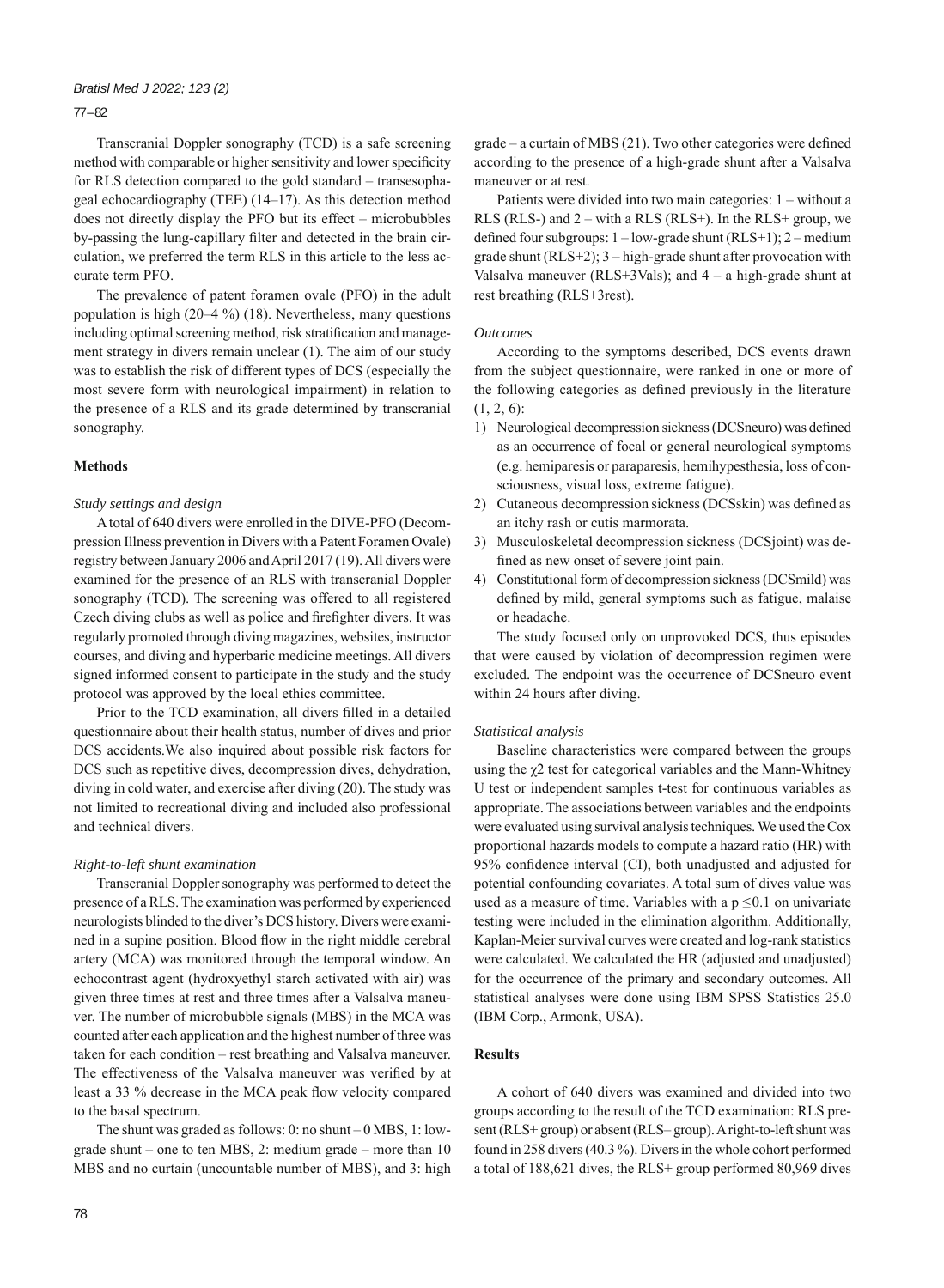|  | Tab. 1. Demographics and clinical characteristics. Using the $\chi^2$ test, independent samples t-test or Mann–Whitney U test as appropriate. |  |  |  |  |
|--|-----------------------------------------------------------------------------------------------------------------------------------------------|--|--|--|--|
|  |                                                                                                                                               |  |  |  |  |

| Variable                                    | All patients    | $RLS+$            | RLS-            |         |
|---------------------------------------------|-----------------|-------------------|-----------------|---------|
| Subjects, No. $(\% )$                       | 640             | 258 (40.3%)       | 382 (59.7%)     |         |
| Men, No. $(\% )$                            | 529 (82.7%)     | 201 (77.9%)       | 328 (85.9%)     | $0.01*$ |
| Age, mean (SD), years                       | 35.6(9.7)       | 36.2(9.6)         | 35.2(9.7)       | 0.20    |
| Height, mean (SD), cm                       | 179.2(8.5)      | 179.1(8.1)        | 179.3(8.8)      | 0.80    |
| Weight, mean (SD), kg                       | 83.8 (14.6)     | 83.9 (15.7)       | 83.8 (13.9)     | 0.91    |
| BMI, mean (SD)                              | 26(3.4)         | 26(3.7)           | 25.9(3.1)       | 0.78    |
| Number of dives, median (IQR)               | $114.5(40-300)$ | $120.0(49 - 300)$ | $103.5(33-300)$ | 0.31    |
| Number of decompression dives, median (IQR) | $5(0-40)$       | $10(0-50)$        | $5(0-30)$       | 0.07    |
| Hypertension, No. $(\% )$                   | $20(3.1\%)$     | $6(2.3\%)$        | $14(3.7\%)$     | 0.34    |
| Migraine, No. $(\%)$                        | $22(3.4\%)$     | $12(4.7\%)$       | $10(2.6\%)$     | 0.17    |
| Coronary heart disease, No. (%)             | $3(0.5\%)$      | $2(0.8\%)$        | $1(0.3\%)$      | 0.35    |
| Smoking, No. $(\%)$                         | $101(15.8\%)$   | $42(16.3\%)$      | 59 (15.4%)      | 0.83    |

RLS+ – group with a right-to-left shunt; RLS– – group without a right-to-left shunt; BMI – body mass index; SD – standard deviation; IQR – interquartile range; \* indicates a statistically significant difference

### **Tab. 2. Incidence of decompression sickness subtypes.**

| Variable              | All divers  | $RLS+$        | RLS-          |              |
|-----------------------|-------------|---------------|---------------|--------------|
| Subjects, No. $(\% )$ | 640 (100%)  | $258(40.3\%)$ | 382 (59.7%)   |              |
| Any DCS               | 152 (23.8%) | 111(43%)      | 41 $(10.7\%)$ | ${}< 0.001*$ |
| <b>DCSmild</b>        | $36(5.6\%)$ | $19(7.4\%)$   | $17(4.5\%)$   | 0.12         |
| <b>DCSskin</b>        | 84 (13.1%)  | $70(27.1\%)$  | $14(3.7\%)$   | ${}< 0.001*$ |
| DCSjoint              | $34(5.3\%)$ | $21(8.1\%)$   | $13(3.4\%)$   | $< 0.01*$    |
| <b>DCS</b> neuro      | 49 (7.7%)   | 44 (17.1%)    | $5(1.3\%)$    | ${}< 0.001*$ |

RLS+ – group with a right-to-left shunt; RLS– – group without a right-to-left shunt; DCS – decompression sickness; DCSmild – form of DCS with constitutional symptoms only; DCSskin – cutaneous form of DCS; DCSjoint – musculoskeletal form of DCS; DCSneuro – neurological form of DCS

|                                                                                | All          | $RLS+$       | $RLS-$              | Groups differed<br>significantly $(p<0.05)^*$ |
|--------------------------------------------------------------------------------|--------------|--------------|---------------------|-----------------------------------------------|
| Number                                                                         | 49           | 44           | 5                   |                                               |
| Physical exertion after submersion                                             | $3(6.1\%)$   | $3(6.8\%)$   | $0(0\%)$            | > 0.99                                        |
| Repetitive dives                                                               | $31(63.3\%)$ | $27(61.4\%)$ | $4(80\%)$           | 0.64                                          |
| Decompression dive                                                             | $13(26.5\%)$ | 12(27.3%)    | $1(20\%)$           | > 0.99                                        |
| Dehydratation                                                                  | $4(8.2\%)$   | $3(6.8\%)$   | $1(20\%)$           | 0.36                                          |
| Cold water                                                                     | $9(18.4\%)$  | $8(18.2\%)$  | $1(20\%)$           | > 0.99                                        |
| Any of the above                                                               | $37(75.5\%)$ | 33 (75%)     | $4(80\%)$           | > 0.99                                        |
| $\mathbf{r}$ $\mathbf{r}$<br><b>The State Controllers</b><br>$\cdots$ $\cdots$ |              |              | $\cdots$ <b>. .</b> |                                               |

RLS+ – group with a right-to-left shunt; RLS– – group without a right-to-left shunt

**Tab. 4. Subgroups according to the grade of right-to-left shunt.**

| All     | RLS-  | $RLS+$  |         |               |               |  |
|---------|-------|---------|---------|---------------|---------------|--|
|         |       | $RLS+1$ | $RLS+2$ | $RLS + 3Vals$ | $RLS + 3rest$ |  |
| 640     | 382   | 87      | 26      | 131           | 14            |  |
| $100\%$ | 59.7% | 13.6%   | $4.1\%$ | 20.5%         | $2.2\%$       |  |

RLS+ – group with a right-to-left shunt; RLS– – group without a right-to-left shunt. RLS+ divers were divided into four groups: with low grade (RLS+1); medium grade (RLS+2); and high grade. The high grade was divided into groups with high grade at rest (RLS+3rest) or after Valsalva maneuver (RLS+3Vals).

and the RLS- group performed 107,652 dives. Baseline characteristics of both groups are summarized in Table 1.

In the RLS+ group, 44 (17.1 %) divers had a history of DC-Sneuro, in the RLS– group DCSneuro occurred only in 5 (1.3 %) divers ( $p \le 0.001$ ). The incidence of DCSneuro was 7.16/10,000 dives in the RLS+ group and 0.65/10,000 dives in the RLS– group. Groups also differed significantly in the occurrence of any subtype of DCS (111 vs 41, 43 % vs 10.7 %, p <0.001), the occurrence of DCSskin (70 vs 14, 27.1 % vs 3.7 %, p < 0.001) and DCSjoint (21 vs 13, 8.1 % vs 3.4 %,  $p < 0.01$ ). The groups did not differ in the history of DCSmild (19 vs 17, 7.4 % vs 4.5 %, p = 0.12). It should be noted, that some divers, 26 (10.9 % ) in the RLS+ and 4 (1%) in the RLS– group, had a history of more than one type of DCS (Tab. 2).

The groups did not differ in the circumstances observed around dives with DCSneuro. The most common were repetitive dives: in 27 (61.4 %) cases in the RLS+ group and 4 (80 %) cases in the RLS– group. Other frequent conditions were decompression dives (27.3 % and 20 %f or RLS+ and RLS–, respectively) and submersion in cold water (18.2 % and 20 % for RLS+ and RLS-, respectively) (Tab. 3).

Survival analysis was performed to compare DCSneuro occurrence between

the groups. The unadjusted hazard ratio (HR) for DCSneuro and RLS+ is 11.806 (CI 4.670–29.843,  $p \le 0.001$ ), the highest of all recorded variables in univariate analysis. The Cox model adjusted for the number of decompression dives and male sex found the hazard ratio adjusted (HRadj) for DCSneuro and RLS+ 12.062 (CI 4.759–30.573,  $p \le 0.001$ ). Among other types of DCS, only DCSskin had significant HR 2.763 (CI 1.538–4.964,  $p = 0.001$ ) for DCSneuro development. From 84 divers with DCSskin 20 divers also suffered from DCSneuro. The Kaplan-Meier survival curve was created using the number of dives as a measure of time. The survival distributions of DCSneuro were significantly different; log-rank test  $p \le 0.001$  (Fig. 1).

The size of RLS+ subgroups (a total of 258 RLS+ divers) according to the grade of RLS was 87 divers with RLS+1, 26 with RLS+2, 131 with RLS+3Vals and 14 with RLS+3rest (Tab. 4). The number of divers who had suffered from DCSneuro was highest in the RLS+3rest subgroup  $- 8$  (57.1 %) and decreased with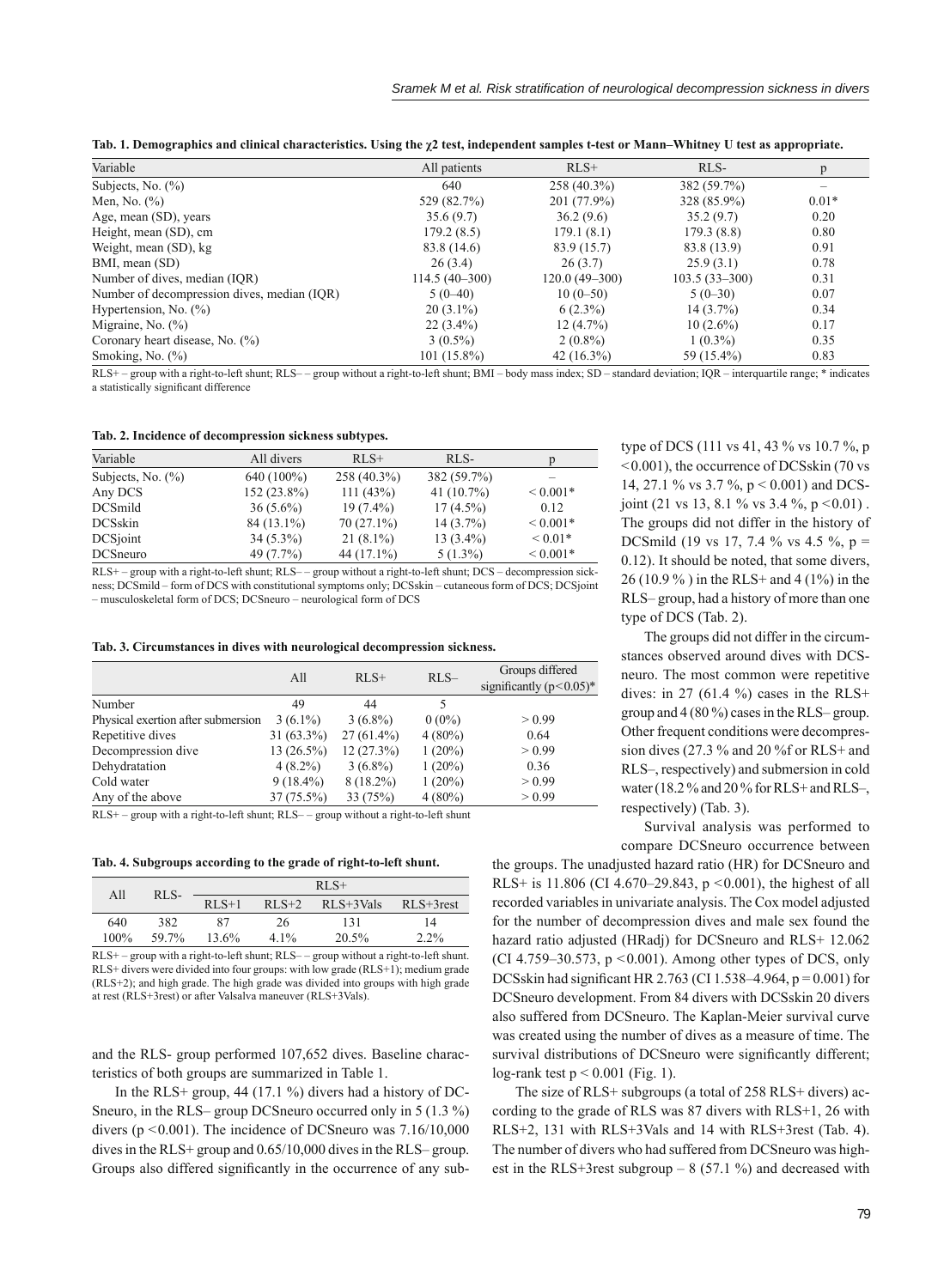## 77 – 82



**Fig. 1. Cumulative Kaplan–Meier estimates of the probability of neurological decompression sickness in the groups with and without a right-to-left shunt. The horizontal axis displays the number of dives. The cut off value of 1,000 dives covers 95% of the cohort. The vertical axis displays the probability of surviving without neurological decompression sickness. RLS+ group with a right-to-left shunt, RLS– group without a right-to-left shunt. The log-rank test gave p < 0.001.**

lesser RLS severity: 30 (22.9 %) in the RLS3+Vals, 2 (7.7 %) in the RLS+2 and only 4 (4.6 %) in the RLS+1. The number of divers with repeated DCS neuro was highest in the RLS+3rest subgroup  $-4$  (28.6 %), 7 (5.3 %) in the RLS+3Vals, 1 (3.8 %) in the RLS+2 and  $1(1.1\%)$  in the RLS+1 subgroups.

## **Discussion**

The results of the study may be summarized as follows: i) RLS was associated with DCSneuro occurrence; ii) the risk of DCSneuro development paralleled RLS grade; iii) DCSskin was associated with DCSneuro development; iv) a contributory cause was presenting 75.5 % of DSCneuro accidents, the most frequent were repetitive dives and decompression dives.

In a previous report from the DIVE-PFO, we have demonstrated that a high-grade PFO was a major risk factor for unprovoked DCS in 489 recreational scuba divers (22). This study specifi cally focused on recreational diving only and 7 % of the divers suffered from an unprovoked DCS. The frequency of PFO was 97.2 % in divers with a history of unprovoked DCS and 35.5 % in controls. In a multivariate analysis, PFO grade 3 was a major risk factor for unprovoked DCS. The present study includes 640 divers and a wide variety of diving activities including professional and technical diving and focuses specifically on the most feared neurological form of DCS. Also we have included a novel grading of a RLS dividing the high-grade category into the groups RLS+3Vals and RLS+3rest according to wether the shunting occurs at rest breathiong or after a Valsalva maneuver. Based on the results, the RLS+3rest subgroup was at highest risk of DCSneuro. However, a high-grade RLS shunt present at rest was not very common; it was present in only 14 of the 640 divers (2.2 %). More relevant for the diving population is the RLS+3Vals subgroup that comprised of 131 divers, of whom 30 (22.9 %) suffered from DCSneuro. Divers in this subgroup constituted 61.2 % of all DCSneuro cases.

We believe that TCD is an excellent tool for identification especially of this subgroup of divers, as the transcranial ultrasound probe does not limit the diver when performing the Valsalva maneuver as does the probe during a transesophageal echocardiography examination. Furthermore, the diver can practice this maneuver prior to the administration of the contrast agent and we can easily verify its effectiveness. Gempp et al. have performed TCD examination in 634 divers treated in a single referral hyperbaric facility for different types of DCS and compared them to 259 healthy divers (23). TCD detected 63 % RLS in DCS group versus 32 % in the control group ( $p \le 0.0001$ ). The overall prevalence of RLS was higher in divers presenting a cerebral DCS (OR, 5.3 [95% CI, 3.2–8.9]; p <0.0001), a spinal cord DCS (OR, 2.1 [95% CI, 1.4–3.1]; p <0.0001), an inner ear DCS (OR, 11.8 [95% CI, 7.4–19]; p < 0.0001) and a cutaneous DCS (OR, 17.3 [95% CI, 3.9–77];  $p \le 0.0001$ ) compared to the control group, but not in divers experiencing ambiguous symptoms or muscu-



**Fig. 2. Prevalence of the neurological form of decompression sickness and its recurrence in subgroups according to the grade of right-to-left shunt. RLS+, group with a right-to-left shunt; RLS–, group without a right-to-left shunt. RLS+ divers were divided into four groups: with low grade (RLS+1); medium grade (RLS+2); and high grade. The high grade was divided into groups with high grade at rest (RLS+3rest) or after Valsalva maneuver (RLS+3Vals). DCSneuro, neurological DCS.**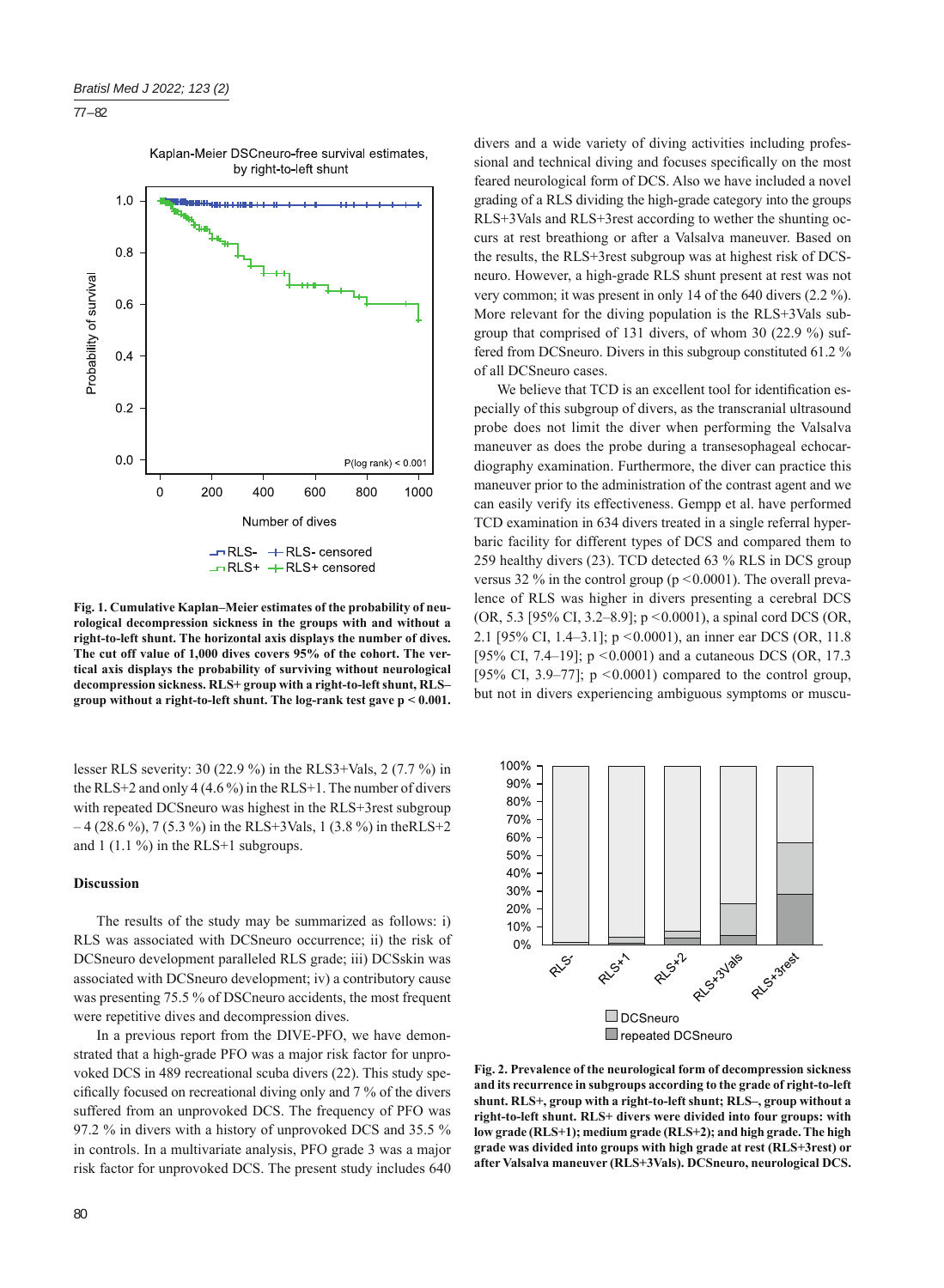loskeletal DCS. This is consistent with our findings. However, in our work we also included the number of dives, that enabled us to perform a survival analysis, and potential risk-behavior connected to DCS.

We discovered a higher proportion of RLS+ divers (258, 40.3 %) in our cohort compared to literary population data (18). This discrepancy cannot be explained by the higher sensitivity of the examination method used (TCD), as we discovered RLS in only 41 (33.9 %) of a concurrently examined group of 121 non-divers examination performed before participation in a diving course) following the same protocol. A possible explanation is that divers with a history of DCS (and presumably higher RLS incidence) were more interested in participating in the study and thus form a bigger proportion in our cohort. Therefore the incidence of DCS can only be applied with caution to the general diving population. However, a RLS was an independent risk factor of DCS and the risk paralleled the RLS grade.

Some DCSneuro incidents were also reported in the RLSgroup, in 5 of 382 divers (1.3 %). A possible explanation is the shunt of gas bubbles through pulmonary arterio-venous anastomoses temporarily opened during increased physical activity, which were not detectable at the time of TCD investigation (24, 25). Another possible mechanism is the in-situ formation of bubbles (26). The cutaneous form of DCS was the only condition associated with DCSneuro. The subpopulation of divers with DCSskin had a nearly three times higher risk of DSCneuro. Therefore we suggest it might be reasonable to screen them for RLS presence. A higher prevalence of RLS in divers with cutaneous form of DCS has been reported previously (8, 10). Some authors suggest that marbling of the skin may be a symptom of embolization to autonomous areas of brain stem rather than the local effect of bubbles on skin vascularization (8). Nevertheless, 55.1 % of the divers with DCSneuro in our cohort experienced no previous diving-associated health problems.

Of note is that that there was a contributory cause presenting 75.5 % (37) of DSCneuro accidents; the most frequent were repetitive dives and decompression dives. Avoiding such conditions may make diving safe for divers with a RLS. Conservative diving was tested previously in divers with a PFO with favorable results (27, 28). Recently, we published a follow-up study from the DIVE-PFO registry and demonstrated that screening for a RLS with subsequent recommendation of conservative diving decreased the risk of DCS in divers with a PFO but did not completely eliminate it as did the catheter-based PFO closure (29).

This registry study with prospective patient enrolment is subject to inherent limitations, including selection bias. The prevalence of a RLS and the incidence of unprovoked DCS might not, therefore, be generalizable to the overall population of divers. The self-reporting of endpoints is another limitation of the study.

# **Conclusions**

A right-to-left shunt was an independent risk factor of unprovoked DCSneuro development in divers with a wide range of diving activities. This risk paralleled the RLS grade as assessed by TCD. In the majority of divers a contributory cause was present, most frequently repetitive or decompression diving. The occurrence of DCSskin was associated with a higher risk of DCSneuro. Based on these results, we suggest that TCD is a useful tool in risk stratification of divers.

# **References**

**1. Honěk J, Šefc L, Honěk T, Šrámek M, Horváth M, Veselka J.** Patent Foramen Ovale in Recreational and Professional Divers: An Important and Largely Unrecognized Problem. Canad J Cardiol 2015; 31: 1061–1066.

**2. Vann RD, Butler FK, Mitchell SJ, Moon RE.** Decompression illness. Lancet 2010; 377.

**3. G Dunford R, Vann R, Gerth WA et al.** The incidence of venous gas emboli in recreational diving 2002.

**4. Ljubkovic M, Dujic Z, Mollerlokken A et al.** Venous and arterial bubbles at rest after no-decompression air dives. Medicine and science in sports and exercise 2011; 43: 990–995.

**5. Gempp E, Blatteau JE, Simon O, Stephant E.** Musculoskeletal decompression sickness and risk of dysbaric osteonecrosis in recreational divers. Diving Hyperb Med 2009; 39: 200–204.

**6. Newton HB, Padilla W, Burkart J, Pearl DK.** Neurological manifestations of decompression illness in recreational divers – the Cozumel experience. Undersea Hyperb Med 2007; 34: 349–357.

**7. Barratt DM, Harch PG, Van Meter K.** Decompression illness in divers: a review of the literature. Neurologist 2002; 8: 186–202.

**8. Germonpre P, Balestra C, Obeid G, Caers D.** Cutis Marmorata skin decompression sickness is a manifestation of brainstem bubble embolization, not of local skin bubbles. Med Hypotheses 2015; 85: 863–869.

**9. Torti SR, Billinger M, Schwerzmann M et al.** Risk of decompression illness among 230 divers in relation to the presence and size of patent foramen ovale. Eur Heart J 2004; 25: 1014–1020.

**10. Wilmshurst PT, Pearson MJ, Walsh KP, Morrison WL, Bryson P.** Relationship between right-to-left shunts and cutaneous decompression illness. Clin Sci 2001; 100: 539–542.

**11. Cantais E, Louge P, Suppini A, Foster PP, Palmier B.** Right-to-left shunt and risk of decompression illness with cochleovestibular and cerebral symptoms in divers: case control study in 101 consecutive dive accidents. Crit Care Med 2003; 31: 84–88.

**12. Gempp E, Louge P, Blatteau JE, Hugon M.** Risks factors for recurrent neurological decompression sickness in recreational divers: a case-control study. J Sports Med Phys Fitness 2012; 52: 530–536.

13. Knauth M, Ries S, Pohimann S et al. Cohort study of multiple brain lesions in sport divers: role of a patent foramen ovale. BMJ 1997; 314: 701–705.

**14. Caputi L, Carriero MR, Falcone C et al.** Transcranial Doppler and Transesophageal Echocardiography: Comparison of Both Techniques and Prospective Clinical Relevance of Transcranial Doppler in Patent Foramen Ovale Detection. J Stroke Cerebrovasc Dis 2009; 18: 343–348.

**15. Honek T, Veselka J, Tomek A et al.** Paradoxical embolization and patent foramen ovale in scuba divers: screening possibilities. Vnitr Lek 2007; 53: 143–146.